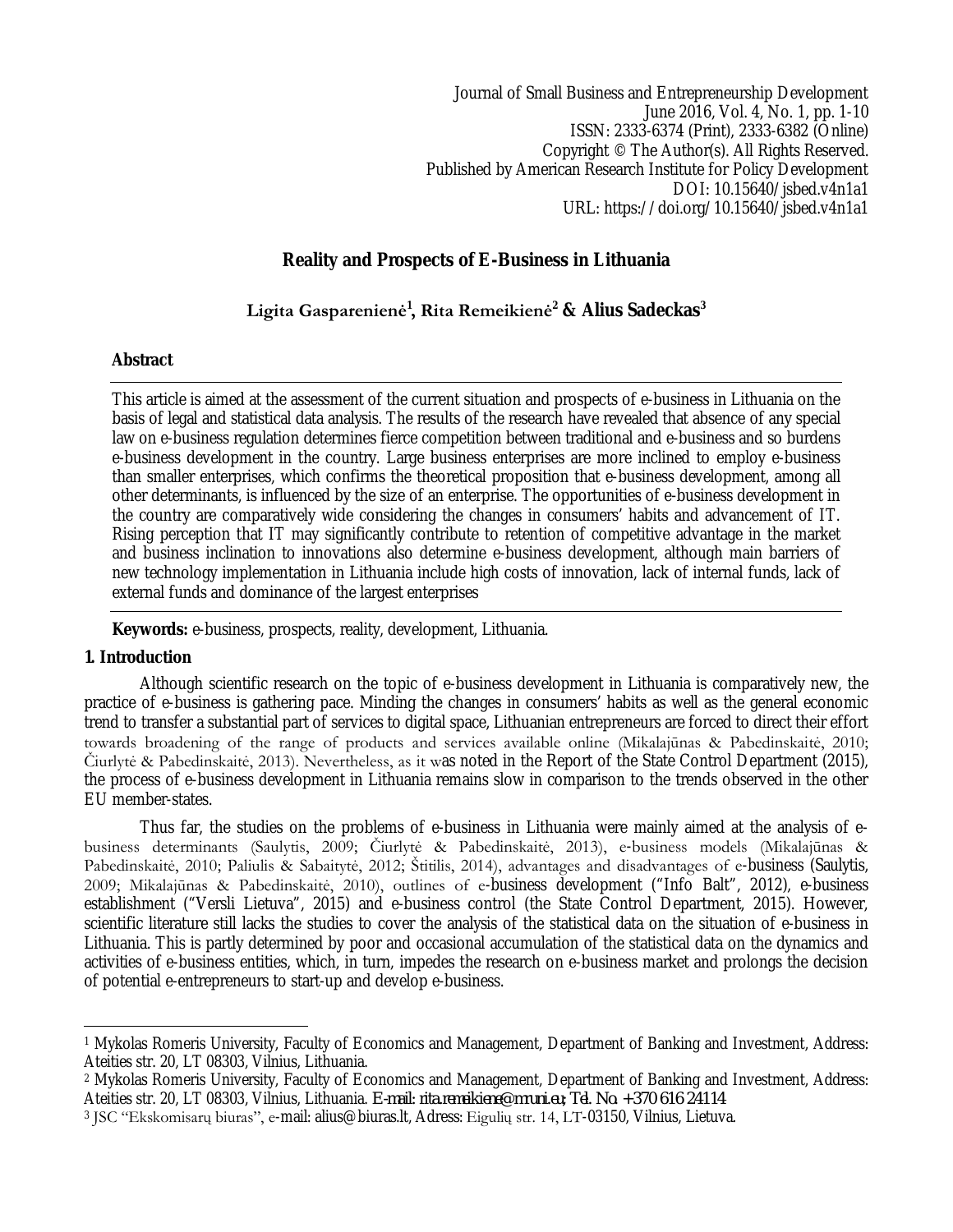*The purpose of this article* is to assess the current situation and prospects of e-business in Lithuania on the basis of legal and statistical data analysis. For the fulfilment of the defined purpose, the following *objectives* have been raised: 1) to analyse the theoretical aspects of e-business development, including the concepts and interpretations of ebusiness and the determinants of e-business development; 2) to conduct the empirical evaluation of legal and statistical data for the assessment of the current situation and prospects of e-business in Lithuania.

*The methods of the research* include systematic and comparative analysis of the scientific literature, legal and statistical data analysis.

#### **1. The analysis of the theoretical aspects of e-business development**

While analysing the theoretical aspects of e-business development, first of all, it is important to have an insight in the concepts and interpretations of e-business considering its nature, communications and the impact on the overall business competitiveness. Furthermore, it is necessary to understand which determinants drive e-business forward and contribute to its development. Hence, the further subsections of this article have been dedicated to the theoretical analysis of the concepts of e-business and the determinants of e-business development.

#### **1.1. The concepts and interpretations of e-business**

With reference to Mikalajūnas and Pabedinskaitė (2010), the term of e-business was proposed by Louis Gerstner, representative of IBM, in 1996. In different scientific sources (Velmurugan, 2009; Niranjanamurthy, Kavyashree, Jagannath, & Chahar, 2013; Hajli, Sims, & Shanmugam, 2014; Kim & Lee, 2016, etc.), the term of ebusiness is mentioned not so commonly as the terms of e-commerce and e-trade, although in most cases the terms can be considered as synonyms. With reference to Čiurlytė and Pabedinskaitė (2013), "e-business is a business system or business process that enables to develop a business model, in which the infrastructure of information technologies is employed to increase business efficiency and create the foundation for the development of new products and services" (p. 7). Hence, e-business can be treated as the foundation for any business activity online, while the other forms of e-activities (e.g. e-trade, or e-services) are structural parts of this parental concept.

Organisation of e-business processes is based on IT. According to Jeon, Han, and Lee (2006), e-business refers to a significant form of technological innovation, which is oriented towards both the process and the new model of small and medium business development. Other scholars (Wiengarten, Humphreys, McKittrick, & Fynes, 2012; Verdu-Jover, Alos-Simo, & Gomez-Gras, 2014) define e-business as employment of the Internet for business operation support. The latter concept represents a broader attitude towards e-business, when usage of the Internet changes internal and external processes inside an organization.

According to Velmurugan (2009), e-business refers to employment of information and communication technologies while conducting business online, including not only mere sales and purchases of products and services, but also communication with business partners and customers. In this case, the role of communication of business is highlighted.

With reference to the Report of the State Control Department (2015), several concepts linked to the trade in electronic space have been defined in the provisions of the law of the EU and Lithuania:

- The Law on Information Society Services defines electronic commerce as provision of information society with products and services at request;
- The Directive of Electronic Commerce, promulgated on June 8, 2000, provides that information society services refer to "the remote services which are provided at a request of an information society service recipient via electronic channels for particular fee" (p. 8).

*Summarising, it can be stated that although the concepts and interpretations of e-business are interrelated, in its general sense, ebusiness refers to interactive business operations in the Internet, when the systems of intranet, extranet and the Internet are employed to link the staff, co-owners, suppliers and consumers, and employment of these systems contribute to creation of value added as the primary purpose of business. Considering the nature of operations, e-business can be treated as a part of e-commerce, when products and services are sold exceptionally in electronic space, and business operations are conducted in the environment of data transfer networks.*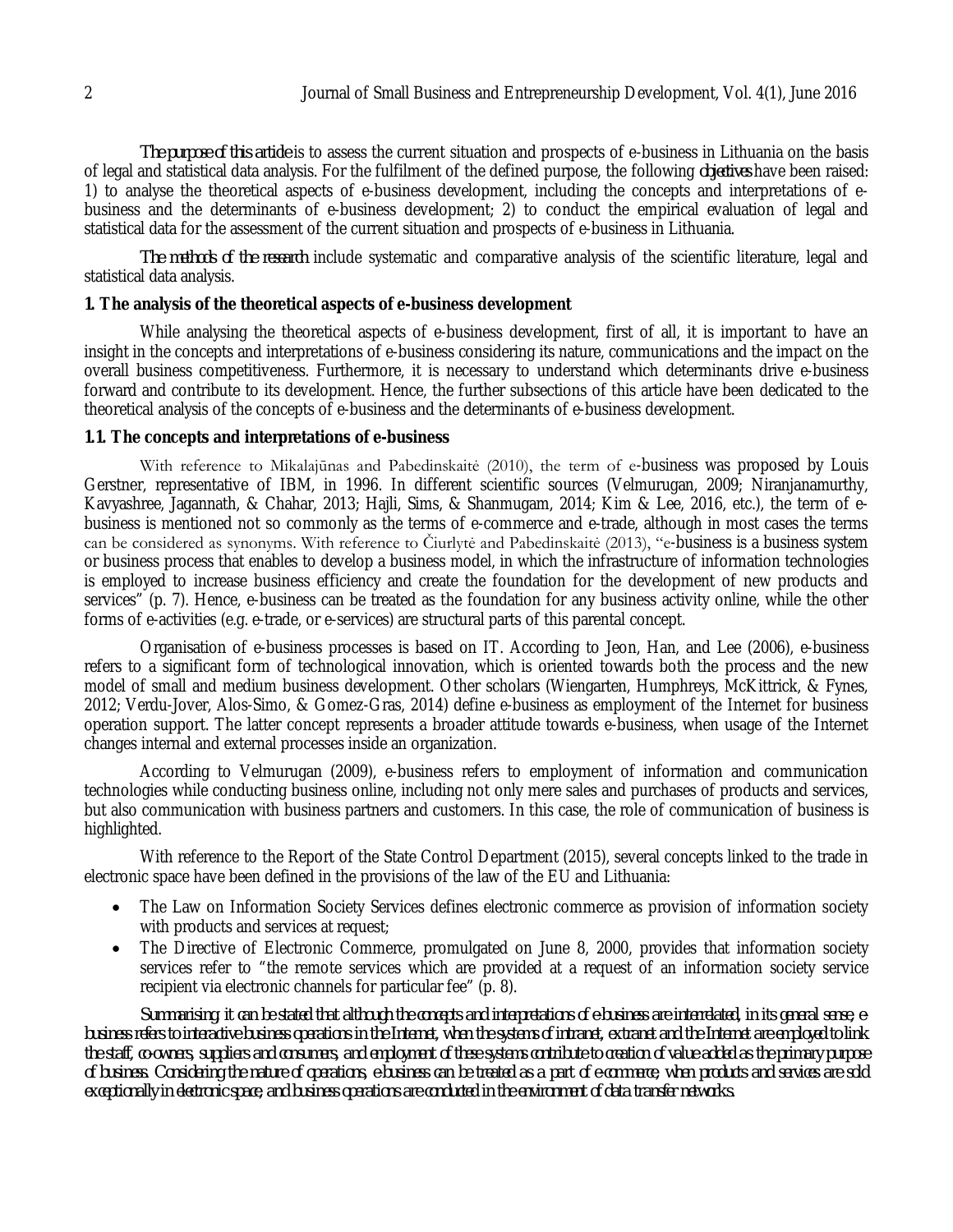#### **1.2. The determinants of e-business development**

Scientific literature proposes a wide range of the determinants of e-business development. Considering the impact of macro and micro environment, the determinants of e-business development can be attributed to the following groups:

- Legal determinants (i.e. the norms of e-business establishment, bureaucratic and administrational restrictions, regulation of IT sector);
- Sectoral determinants (i.e. the type of an industry in which an enterprise operates);
- Market determinants (i.e. openness or closeness of domestic and foreign markets);
- Technological determinants (availability of IT and social networks);
- Company-related determinants (i.e. attitude of business managers towards innovations, size of an enterprise,);
- Consumer-related determinants (i.e. consumers' habits and demographic characteristics).

The impact of e-business and IT sector regulation was emphasized by Ye Wan, and Chen, (2011), Al Khattab, Aldehayyat, Alrawad, Al-Yatama, and Al-Khattab (2012), Adomako and Danso (2014) and others, who state that legal framework of a country has a considerable impact on e-business development because it establishes the forms of business activities and the rules of trade, regulates business taxation and ensures personal data protection.

The impact of the type of an industry where an enterprise operates was observed by Hogevold et al. (2014) and Mangiaracina, Marchet, Perotti, and Tumino (2015), who note that some types of industries (for instance, information and communication, scientific and technical industries) are more favourable to e-business performance than the others (e.g. construction). Hence, high rates of e-business development might be faster achieved by the enterprises that operate in the sectors favourable to e-business and vice versa.

According to, Harris and Rae (2009), e-business should be oriented towards the market in order to retain competitive advantage. On one side, particular markets, usually domestic, where business enterprises and consumers share the same culture, customs and similar attitudes, can be more opened to e-business development, whereas the others (for instance, foreign markets) may burden it due to social and cultural differences of suppliers and consumers (Martinez, 2012; Adomako & Danso, 2014; Molthan-Hill, 2015). Furthermore, delivery to foreign markets might require additional investment in communications and logistics, which also slows down e-business development (Mangiaracina et al., 2015).

Some studies (Jeon et al., 2006; Tsai, Li, Lee, & Tung, 2011; Bordonaba-Juste, Lucia-Palacios, & Polo-Redondo, 2012; Maditinos, Chatzoudes, & Sarigiannidis, 2014 and others) propose that external factors are not so important for e-business development as internal ones. Internal determinants of e-business development combine technological and company-related factors. Technological resources such as availability of IT and the Internet as well as quality and speed of selected technologies are essential for both internal and external business communication (Al-Qirim, 2007, Li & Xie, 2012; Čiurlytė & Pabedinskaitė, 2013). On the other hand, the links have to be bidirectional, i.e. consumers must as well possess technologies and software that would allow them takes the advantages of ebusiness (Mikalajūnas & Pabedinskaitė, 2010; Mangiaracina et al., 2015 and others).

Tsai et al. (2011) emphasize the role of innovations (i.e. business inventions, market innovations, R&D and productivity expansion) in e-business development by saying that a market-oriented business must be innovative and ready to face constant market challenges. Nevertheless, it should not be overlooked that adjustment of new technologies is more likely to be employed by large than small enterprises since the former commonly have access to more abundant resources (Filis, Johansson, & Wagner, 2004; Jeon et al, 2006; Maditinos et al., 2014).

Finally, business market orientation is closely linked to economic and social environment since constantly changing economic and social conditions significantly influence consumers' behaviour (Čiurlytė & Pabedinskaitė, 2013). Digitalisation of population's lifestyle that leads to the prevalent habit to operate in e-environment serves as one of the major drivers which push business enterprises to change operational environment from traditional to digital one in order to retain a competitive advantage in the market (Elbeltagi, 2007; Li & Xie, 2012; Torres, Lisboa, & Yasin, 2014 and others).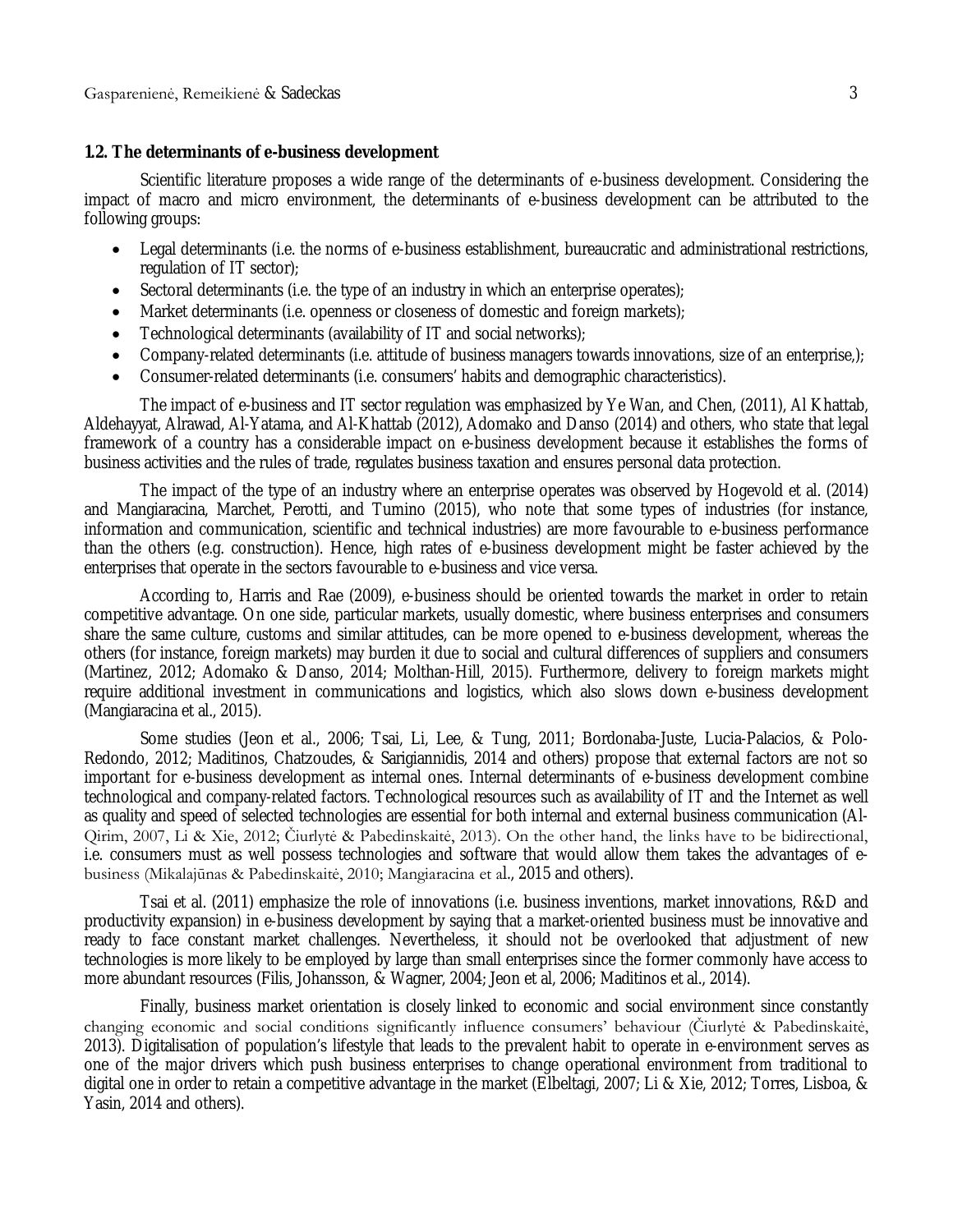*Summarising, e-business development to a large extent depends on legal, sectoral, market, technological, company and consumer related determinants. Legal determinants dictate the forms of e-business and establish the rules of trade/service provision, taxation and personal data protection. Sectoral and market determinants may form e-business favourable environment, while technological determinants (e.g. access to the Internet, speed of IT, etc.) are vital for e-business functioning. Business managers' inclination to innovations as well as the size of an enterprise contributes to adjustment of new technologies and attraction of the funds for this purpose. Finally, digitalization of population's lifestyle serves as the major driver, which pushes business enterprises to change operational environment from traditional to digital one in order to retain a competitive advantage in the market.*

# **2. Empirical evaluation of the current situation and prospects of e-business in Lithuania**

Considering the findings of the scientific literature analysis, the empirical evaluation of the current situation and prospects of e-business in Lithuania will be based on the research of the data on legal regulation of e-business in Lithuania as well as the analysis of the statistical data on dependence of e-business on the type of industry and the market, availability of IT and the Internet, size of an enterprise, implementation of innovations and consumers' habits.

### **2.1. Legal regulation of e-business in Lithuania**

The regulations for e-business in Lithuania are the same as the ones applied for the other kinds of economiccommercial activities, i.e. e-business can be started-up after establishment of an enterprise (a joint-stock company, a company of limited liability, a small company or a public institution), registration of an individual activity or acquisition of a business license. All the revenue earned from e-business is accounted and taxable (no tax exemptions of incentives have been established). Lithuania does not have any special law on e-business regulation; the requirements for particular areas of this activity are established in the following legal acts (with reference to the information announced in the Report of the State Control Department (2015)):

- Civil Code of the Republic of Lithuania;
- The Law on Information Society Services of the Republic of Lithuania;
- The Law on Consumer Right Protection of the Republic of Lithuania;
- The Law on Prohibition of Improper Commercial Practices in Respect of Consumers of the Republic of Lithuania;
- The Law on Legal Protection of Personal Data of the Republic of Lithuania.

With reference to the information announced by public institution "Versli Lietuva" (2015), the main legal acts that regulate e-trade in Lithuania are as follows:

- The Order on Confirmation of the Provision of Electronic Connection Services, issued by the director of Connection Regulation Service of the Republic of Lithuania on December 23, 2005;
- The Law on Electronic Connections of the Republic of Lithuania No. IX-2135, issues by the Parliament of the Republic of Lithuania on April 15, 2004.

Following the data of the research, which was conducted by the order of the Committee of Information Society Development (2015), in 2014 the number of e-shops in Lithuania composed 1200. This number is constantly changing since opening of an e-shop can be completed over a few days, and the activities of e-shops can be ceased simply by cancelling the website account. Trade in the virtual space is a very convenient way to acquire products or services without leaving home. In 2014, every third Lithuanian trade company had their Internet shops (The State Control Department, 2015). However, apart from the data of occasional research, the official statistics on the dynamics of the accurate number of e-shops in Lithuania is not accumulated, which eliminates an opportunity to base the studies on statistical-mathematical methods such as regression or correlation analysis.

# **2.2. Analysis of the statistical data on the current situation of e-business in Lithuania**

In order to make evaluations of the situation of e-business in Lithuania, at first, it is purposeful to review the trends of e-business in the EU, and, with reference to this data, assess the positions of Lithuanian e-business. With reference the data of "Eurostat" (2015), commercial statistics over 2014, 43 percent of large enterprises conducted epurchases, which determined 24 percent of the overall turnover.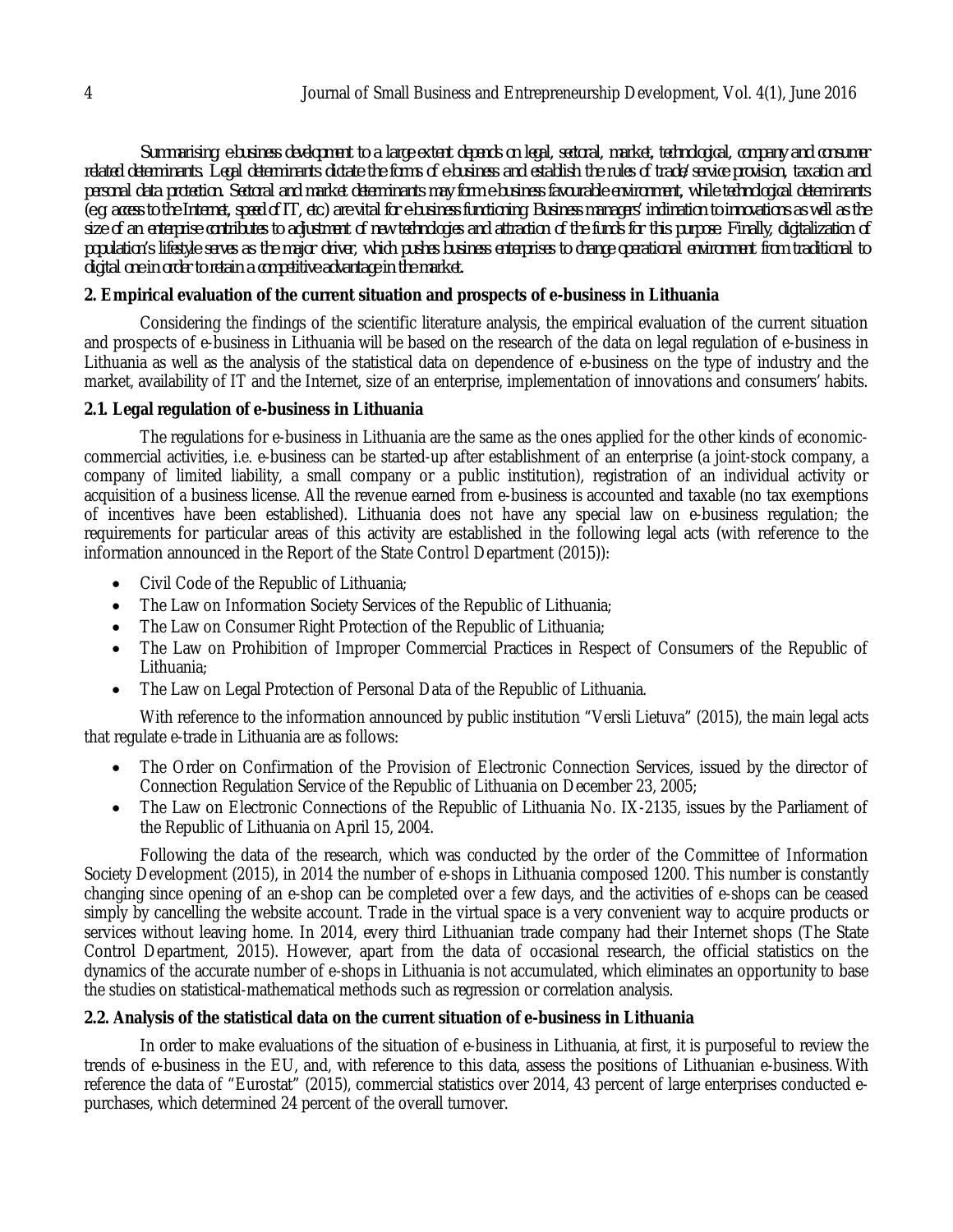The similar results were observed while analysing the statistics for medium enterprises: 28 percent of medium enterprises conducted e-purchases, which composed 13 percent of the overall turnover in this group. On the contrary, only 17 percent of small enterprises conducted e-purchases, which generated only 6 percent of the overall turnover in this group. While analysing the data on distribution of e-business by sector, it was established that accommodation sector takes the leading positions in web sales with nearly 99 percent of the total amount of web sales in EU-28. Manufacturing sector generates the smallest amounts of web sales, which amount to nearly 60 percent of the total amount of web sales in EU-28. The largest amounts of EDI-type sales are generated in large enterprises without financial sector and manufacturing, whereas the sector of real estate generates the smallest amounts of EDI-type sales in EU-28.

The biggest part of the EU Member-States conduct e-sales in their domestic markets (18 percent of the total e-sales in EU-28 in 2014), while only 8 percent of EU-28 conduct e-sales in other EU markets (see Figure 1).



sales to own country in sales to other EU country Atotal e-sales

#### **Fig. 1: E-sales in domestic and foreign markets in EU-28 in 2014 (as a percentage of the total number of enterprises)**

### **Source:** "Eurostat", 2015.

As it can be seen in Figure 1, in 2014, 19 percent of Lithuanian business enterprises conducted e-sales in domestic markets, while 10 percent of them traded in EU markets. With reference to the State Control Department (2015), in 2013, the share of B2С e-sales turnover in Lithuania amounted to 0.360 billion EUR (21th position among EU-28).

Following the statistics announced in the Report of the State Control Department, (2015), the extensive electronic network in Lithuania determines the rise of the number of consumers who do their shopping online. Although over the period of 2007-2014 the number of e-consumers in Lithuania grew faster than the average of the EU, in 2014 it was twice as low as the EU average (see Table 1).

| Position in EU-28 | State/Year | 07 | 08 | 09 | 10 |    | ◠  | 3  | 14 |
|-------------------|------------|----|----|----|----|----|----|----|----|
|                   | UΚ         | 53 | 57 | 66 | 67 |    | 73 |    | 79 |
| 6                 | DEU        | 52 | 53 | 56 | 60 | 64 | 65 | 69 | 70 |
| 18                | LVA        | 1  | 16 | 19 | 17 | 20 | 27 | 32 | 34 |
| 19                | POL        | 6  | 18 | 23 | 29 | 30 | 30 | 32 | 34 |
| 24                | LTU        | b  | 6  | 8  | 11 | 16 | 20 | 26 | 26 |
| 28                | rou        | 3  | 4  | າ  | 4  | 6  | 5  | 8  | 10 |
| EU average        |            | 24 | 26 | 31 | 34 | 37 | 40 | 42 | 46 |

**Source: compiled by the authors with reference to the data of the State Control Department, 2015.**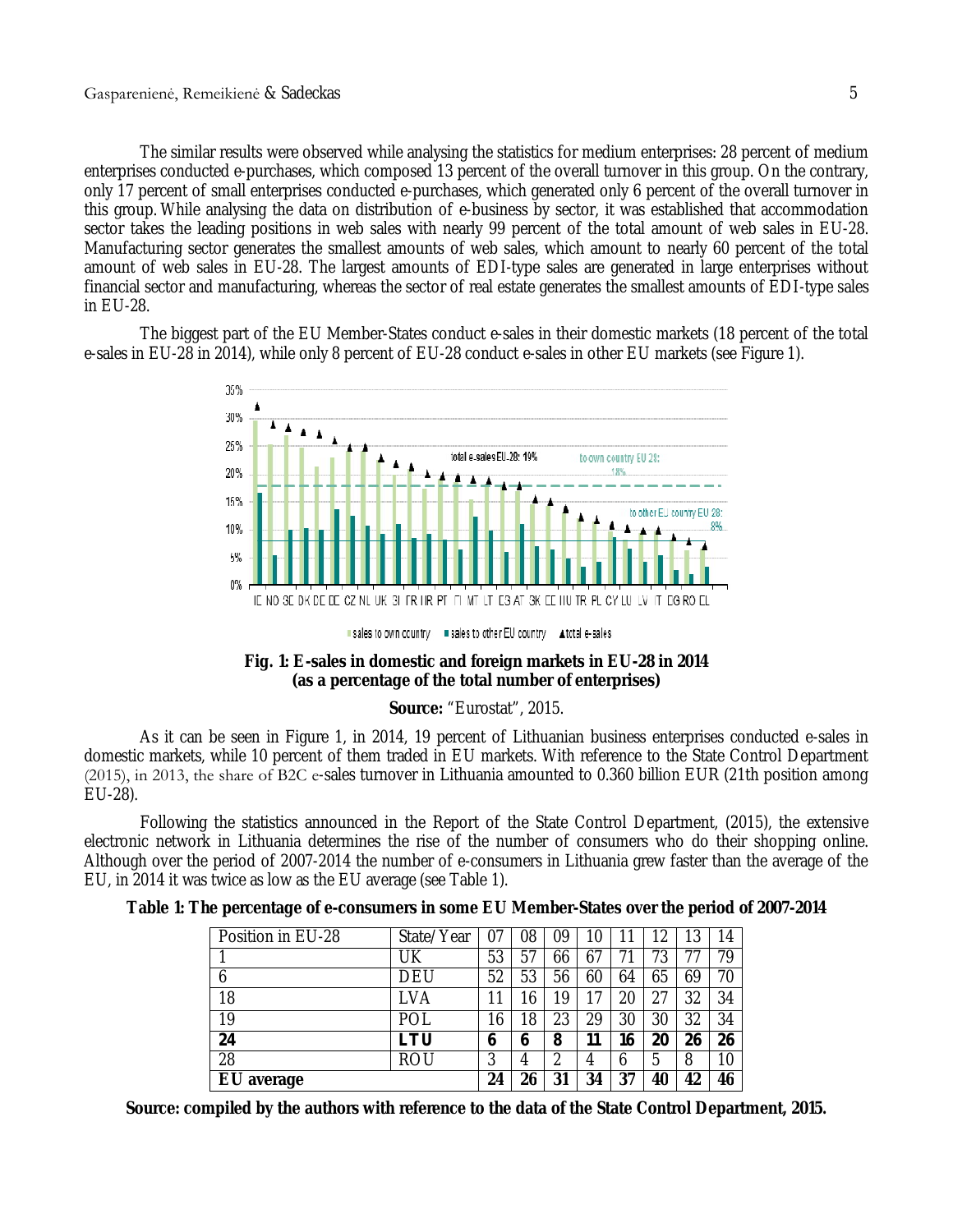Lithuania is treated as a small open economy, the competitiveness of which mainly depends on the ability of the country to produce and timely present qualitative products and services for international markets. Hence, exploitation of e-business opportunities may increase competitive advantage of Lithuanian business enterprises, especially in export markets. Establishment of e-business is not a complicated process; e-shops are often established as a supplementary method of sales alongside with traditional sales. Any physical or juridical entity operating in digital space may become an e-consumer. According to Mikalajūnas and Pabedinskaitė (2010), an entity that operates in espace possesses different types of objects, connections and measures for the management and maintenance of the processes of communication and service provision. In Lithuania, physical entities rather actively make e-purchases or employ e-services (see Figure 2).



**Fig. 2 The figure of physical entities who ordered products or services online over the period of 2008-2014, as a percentage of the total population aged from 16 to 74**

# **Source: compiled by the authors with reference to the data of Lithuanian Department of Statistics (2015).**

As it can be seen in Figure 2, the percentage of Lithuanian physical entities who order products or services online gradually increased over the period of 2008-2015. Over the five years, the percentage of e-consumers grew from 5.8 to 31.8 percent, which shows that acquisition of products or services online is becoming an increasingly attractive option for a Lithuanian person aged from 16 to 74. The rapid growth of the number of e-consumers was, to a large extent, determined by the extensive Internet network in the country. In 2008, 49.5 percent of the total number of Lithuanian households had the access to the Internet, and in 2015, this number already amounted to 68.3 of households (see Figure 3).





**Source: compiled by the authors with reference to the data of Lithuanian Department of Statistics (2015).**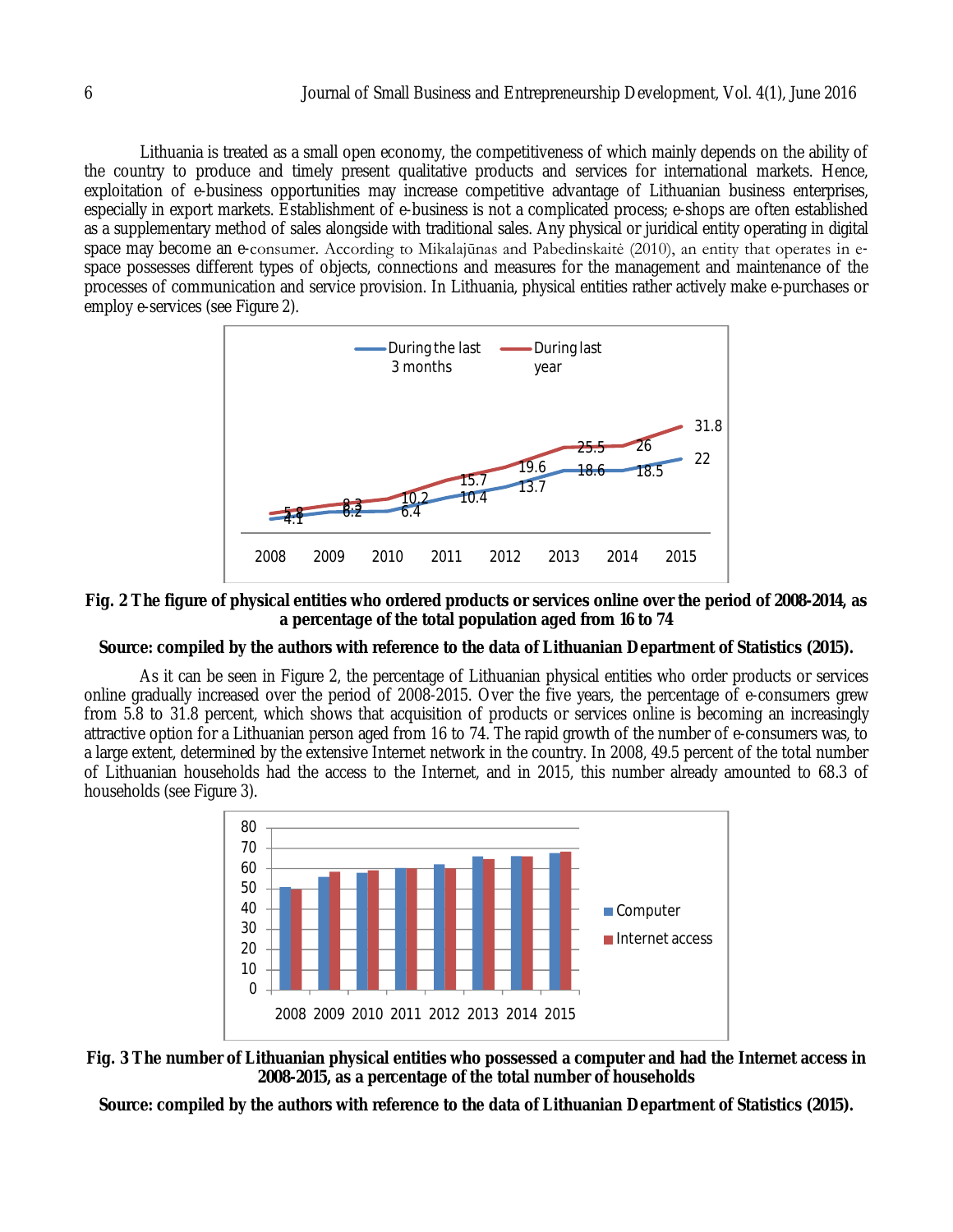Over the period of 2008-2015, the percentage of the households that possess a computer also rose: in 2008, the percentage of such households amounted to 50.9 percent, while in 2015 it grew to 67.6. However, despite the observable trends of e-consumption growth, it must be noted that Lithuania takes only 24th position in the EU by this indicator.

While analysing the statistical data on the number of Lithuanian business enterprises that implement innovations (the theoretical analysis has revealed that implementation of innovation is an important determinant of ebusiness development), it was observed that the percentage of such enterprises increased over the period of 2012- 2014 in comparison to the periods of 2008-2010 and 2010-2012 (see Figure 4).



### **Fig. 4 The number of Lithuanian enterprises that implemented innovations over the period of 2008-2014, as a percentage of the total number of enterprises**

### **Source: compiled by the authors with reference to the data of Lithuanian Department of Statistics (2015).**

The data in Figure 4 reveals that Lithuanian business enterprises seek innovativeness and competitive advantage in the market. Nevertheless, small and medium businesses still face the barriers of new technology implementation. With reference to the data of the survey conducted by Lithuanian Department of Statistics (2015), the main barriers of new technology implementation include high costs of innovation (as it was appointed by15 percent of the respondents), lack of internal funds (as it was noted by 14 percent of the respondents), lack of external funds (as it was marked by 11 percent of the respondents) and dominance of the largest enterprises (as it was noted by 11 percent of the survey participants) (see Figure 5).





**Source: compiled by the authors with reference to the data of Lithuanian Department of Statistics (2015).**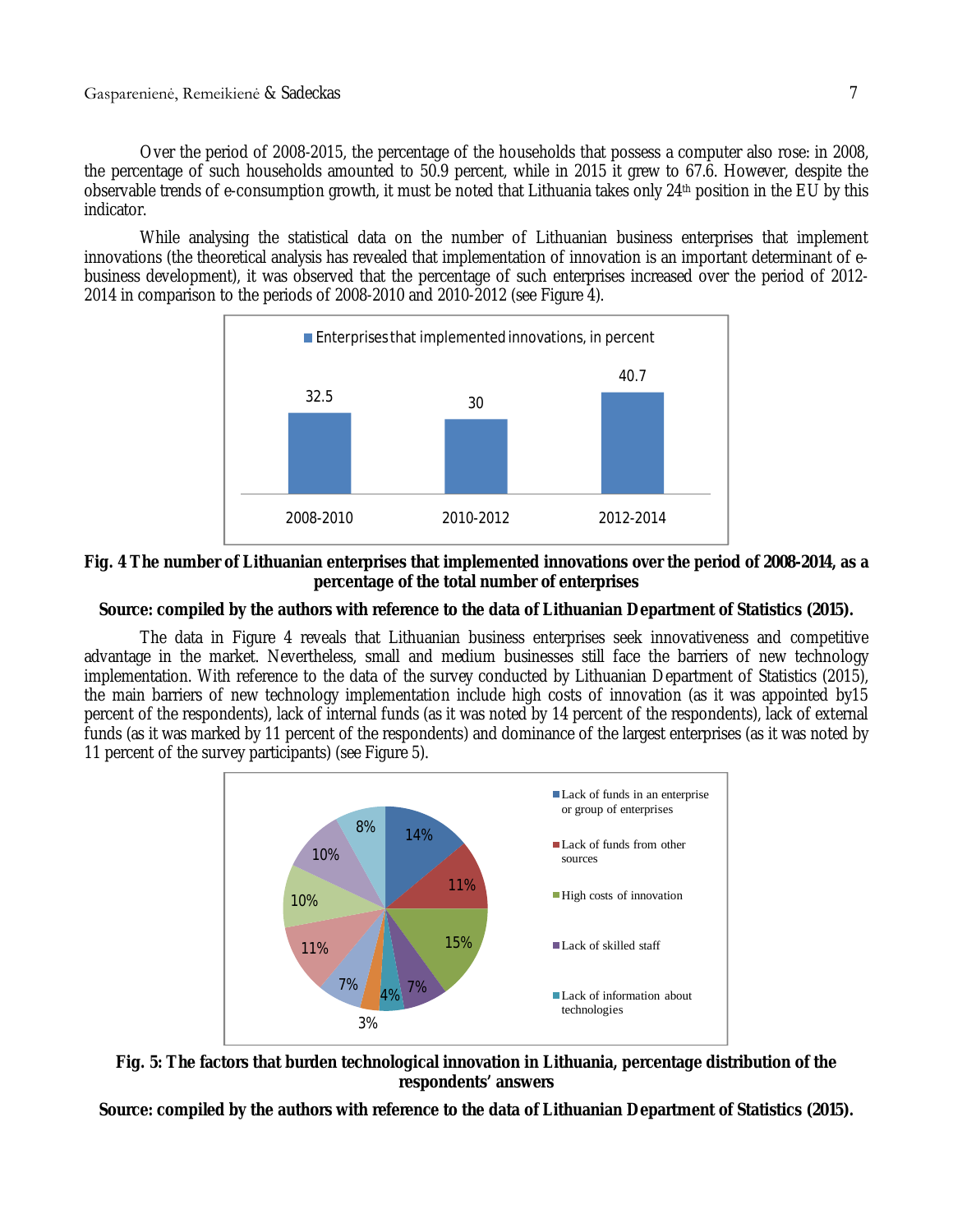With reference to the data of "Eurostat" (2015), 77 percent of the total number of Lithuanian business enterprises has their websites; 37 percent participate in the activities of social networks; 8 percent have their Internet blogs. This data shows that Lithuanian business enterprises are increasingly directing their efforts towards building their market competitiveness via expansion of e-business.

*Summarising, the results of the research have revealed that legal requirements for e-business in Lithuania are the same as the ones for traditional business. The opportunities of e-business development in the country are comparatively wide considering the changes in consumers' habits and advantages of e-space (convenience of home shopping, accessibility of 24-hour e-services, availability of products or services that are not traded in domestic market, extensive Internet network, relatively low costs of computer acquisition, etc.). Improving technological environment (with reference to the data of Lithuanian Department of Statistics (2015), nearly 70 percent of Lithuanian households possess a computer and have an access to the Internet) as well as rising perception that IT may significantly contribute to retention of competitive advantage in the market also determine e-business development. Nevertheless, the analysis of the statistical data has disclosed that larger enterprises are more inclined to employ e-sales than smaller enterprises, which confirms the theoretical proposition that ebusiness development, among other determinants, is influenced by the size of an enterprise. Lack of the practice to collect and accumulate the official statistics on the dynamics of the accurate number of e-business entities in Lithuania complicates application of statisticalmathematical methods for e-business research and burdens e-market analysis for current and potential e-entrepreneurs.*

### **Conclusions and recommendations**

The analysis of the scientific literature has enabled to clarify the concept of e-business, which, in its general sense, refers to interactive business operations in the Internet, when the systems of intranet, extranet and the Internet are employed to link the staff, co-owners, suppliers and consumers, and employment of these systems contribute to creation of value added as the primary purpose of business. The results of the scientific literature analysis also propose that e-business development mainly depends on legal, sectoral, market, technological, company and consumer related determinants.

The results of the empirical research lead to the following conclusions:

- 1. Absence of any special law on e-business regulation determines fierce competition between traditional and ebusiness and so burdens e-business development in the country.
- 2. Apart from the data of occasional research, the official statistics on the dynamics of the accurate number of eshops in Lithuania is not accumulated, which eliminates an opportunity to base both the scientific and e-market studies on statistical-mathematical methods such as regression or correlation analysis.
- 3. Large business enterprises are more inclined to employ e-business than smaller enterprises, which confirms the theoretical proposition that e-business development, among all other determinants, is influenced by the size of an enterprise.
- 4. The opportunities of e-business development in the country are comparatively wide considering the changes in consumers' habits and advantages of e-space (convenience of home shopping, accessibility of 24-hour e-services, availability of products or services that are not traded in domestic market, extensive Internet network, relatively low costs of computer acquisition, etc.). Rising perception that IT may significantly contribute to retention of competitive advantage in the market and business inclination to innovations also determine e-business development, although main barriers of new technology implementation in Lithuania include high costs of innovation, lack of internal funds, lack of external funds and dominance of the largest enterprises.

The results of the research enable to formulate the following recommendations for e-business development in Lithuania:

- 1. Separation of e-business regulation from traditional business regulation would allow to increase the level of ebusiness safety and would increase reliability of this kind of economic activity from both entrepreneurs and consumers' attitudes.
- 2. E-business could be promoted by introduction of tax exemptions for newly established e-business entities.
- 3. Constant and purposeful accumulation of the statistical data on the dynamics of e-business would facilitate market analysis of this area.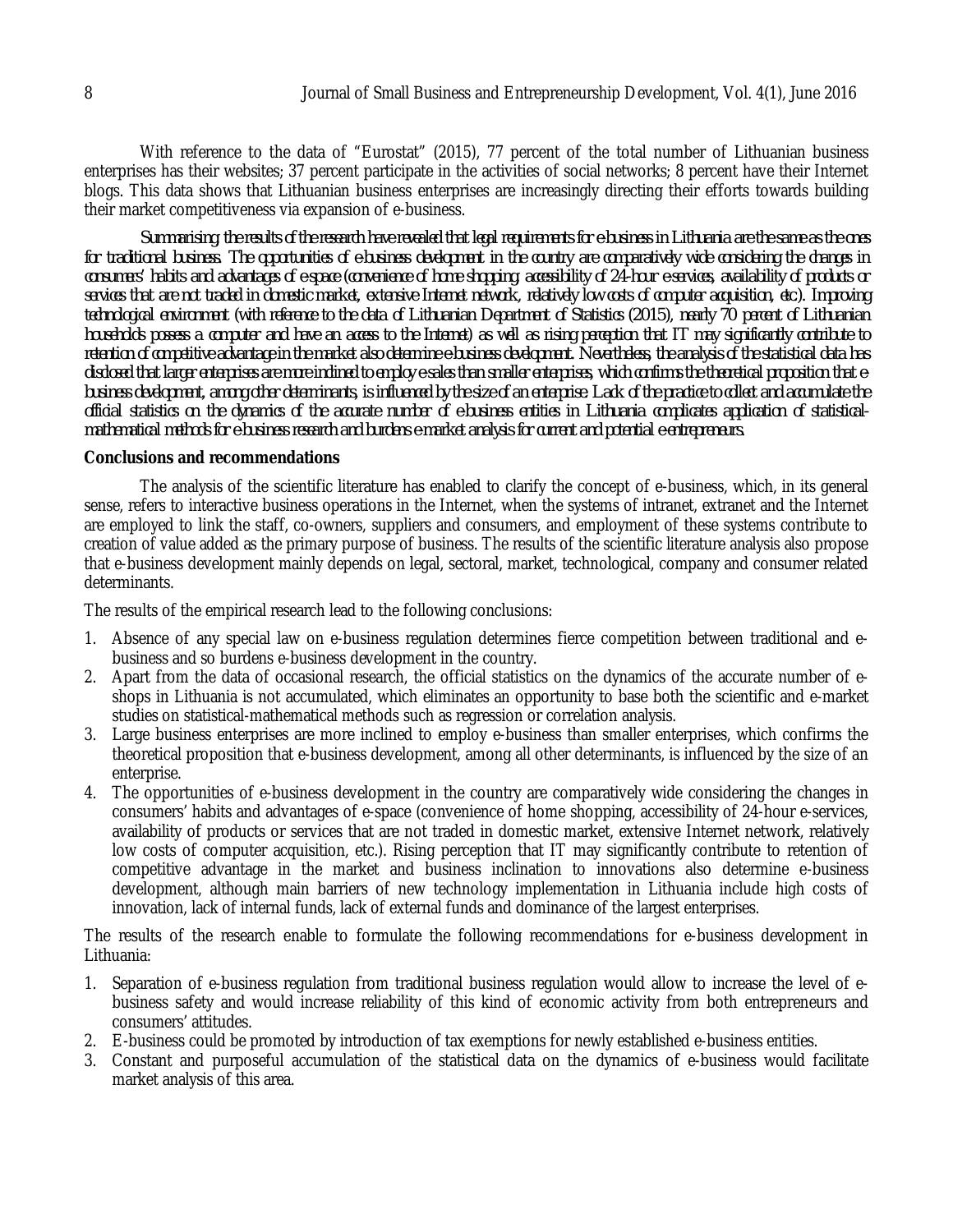4. Improved internal and external funding of technological innovations would reduce high costs of technology implementation and, in turn, would encourage Lithuanian business enterprises to turn to IT while looking for opportunities to increase market competitiveness.

#### **References**

- Adomako, S., & Danso, A. (2014). Regulatory environment, environmental dynamism, political ties, and performance: Study of entrepreneurial firms in a developing economy. Journal of Small Business and Enterprise Development, 21(2), 212-230.
- Al-Khattab, A., Aldehayyat, J., Alrawad, M., Al-Yatama, S., & Al-Khattab, S. (2012). Executives' perception of political‐legal business environment in international projects. International Journal of Commerce and Management, 22(3), 168-181.
- Al-Qirim, N. A. Y. (2007). The adoption of ecommerce communications and applications technologies in small businesses in New Zealand. Electronic Commerce Research and Applications, (6)4, 462-73.
- Bordonaba-Juste, V., Lucia-Palacios, P. & Polo-Redondo, Y. (2012). The influence of organizational factors on ebusiness use: analysis of firm size. Marketing Intelligence & Planning, 30(2), 212-229.
- Čiurlytė, E., & Pabedinskaitė, A. (2013). E. verslui įtaką darantys veiksniai [The factors which have the impact on ebusiness]. Business in XXI century, 03, 18-23.
- Elbeltagi, I. (2007). E‐commerce and globalization: an exploratory study of Egypt. Cross Cultural Management: An International Journal, 14(3), 196-201.<br>I, (2015), E. commerce statistics.
- Eurostat, (2015), E. commerce statistics. [Online]. Available http://ec.europa.eu/eurostat/statisticsexplained/index.php/E-commerce\_statistics#Main\_tables (December 21, 2015)
- Filis, I., Johansson, U., & Wagner, B. (2004). Factors impacting on e-business adoption and development in the smaller firm. International Journal of Entrepreneurial Behavior & Research, 10(3), 178-191.
- Hajli, N., Sims, J., & Shanmugam, M. (2014). A practical model for e-commerce adoption in Iran. Journal of Enterprise Information Management, 27(6), 719-730.
- Harris, L. & Rae, A. (2009). Social Networks: The Future of Marketing for Small Business. Journal of Business Strategy, 30(5), 24-31.
- Hogevold, N. M., Svensson, G., Wagner, B., Petzer, D. J., Klopper, H. B., Varela, J. C. S., Padin, C., & Ferro, C. (2014). Sustainable business models: Corporate reasons, economic effects, social boundaries, environmental actions and organizational challenges in sustainable business practices. Baltic Journal of Management, 9(3), 357-380.
- InfoBalt, (2012), Elektroninio verslo koncepcija [The concept of electronic business]. [Online]. Available: archyvas.infobalt.lt/docs/Koncepc.0524\_plius.doc (May 24, 2012)
- Jeon, B. N., Han, K. S., & Lee, M. J. (2006). Determining factors for the adoption of e-business: the case of SMEs in Korea. Applied Economics, 38, 1905-1916.
- Kim, H., & Lee, H. (2016). Asset specificity and capability of e-Trade performance: evidence from Korea, Journal of Korea Trade, 20(1), 2-20.
- Li, P., Xie, W. (2012). A strategic framework for determining e-commerce adoption. Journal of Technology Management in China, 7(1), 22 -35.
- Lithuanian Department of Statistics, (2015), Informacinės technologijos namų ūkiuose [Information technologies in households]. [Online] Available https://osp.stat.gov.lt/statistiniu-rodikliu-analize?id=2003&status=A (December 19, 2015)
- Maditinos, D., Chatzoudes, D., & Sarigiannidis, L. (2014). Factors affecting e-business successful implementation. International Journal of Commerce and Management, 24(4), 300-320.
- Mangiaracina, R., Marchet, G., Perotti, S., & Tumino, A. (2015). A review of the environmental implications of B2C ecommerce: a logistics perspective. International Journal of Physical Distribution & Logistics Management, 45(6), 565-591.
- Martinez, F. (2012). The syncretism of environmental and social responsibility with business economic performance. Management of Environmental Quality: An International Journal, 23(6), 597-614.